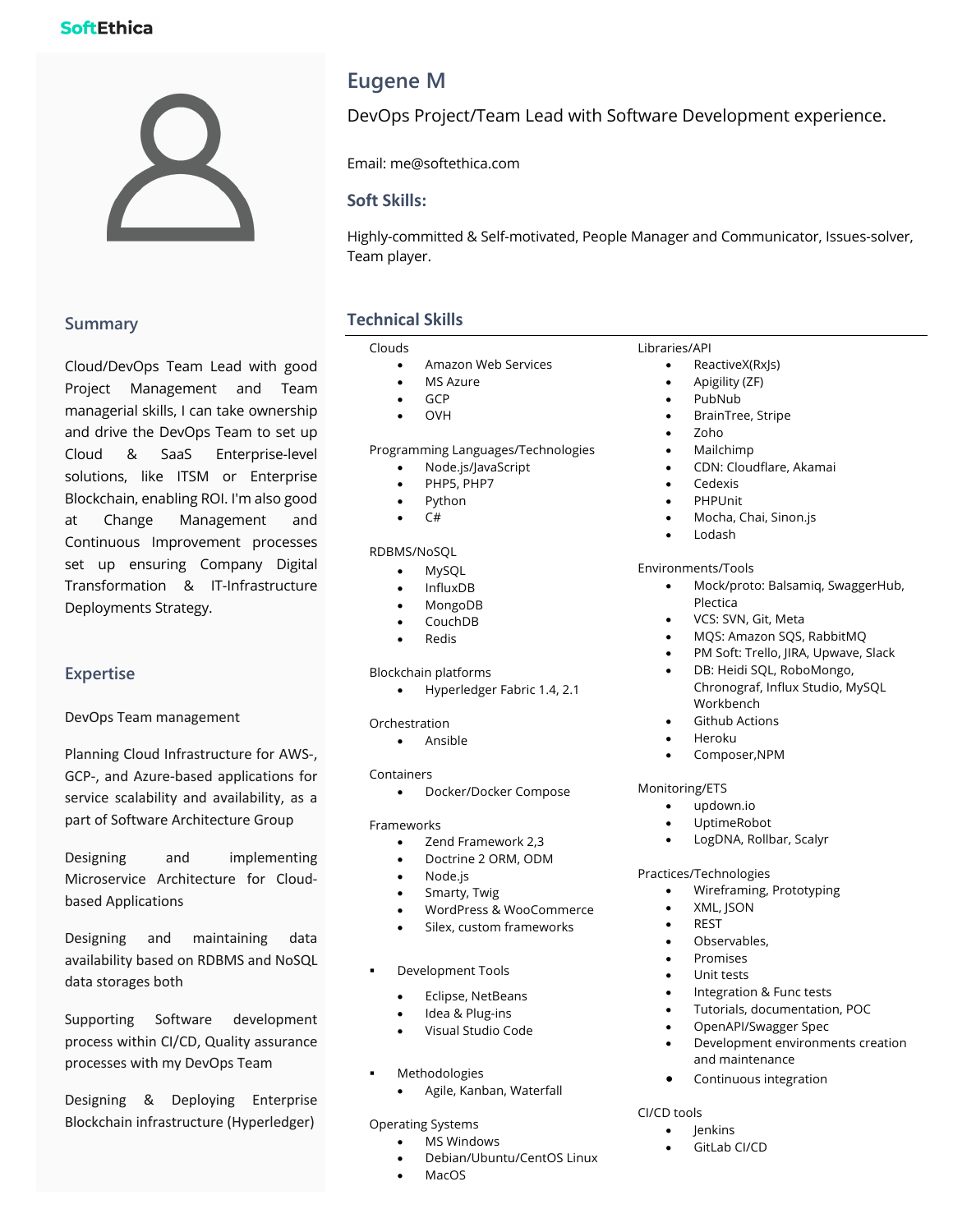# **Professional Experience**

# **Education**

V.N. Karazin Kharkiv National University

1991-1996, Specialist in History, History faculty

Rowan College of New Jersey (University of Rowan), USA

> 1993 - 1994: Computer science, exchange program

Kharkiv National University of Radioelectronics

2000 - 2001: re-qualification, Software Engineering Specialist degree (SE), Computer Software Department (CSoft), Computer Sciences Faculty (CS)

### **DevOps Project/Team Lead,** SoftEthica (January 2021 – Now)

- SoftEthica DevOps Tools Project management, documenting
- SoftEthica DevOps Tools Product development (multi-linux agent setup, data safety issues, Node.js based statistics micro-services etc.). Debugging & Troubleshooting
- HyperLedger Fabric private network architecting and setup on client environments, DevOps team management. CI/CD
- DevOps Project/Team management

Technologies & tools: AWS, Teraform, HyperLedger Fabric, Node.js, Docker/Dockercompose, Bash, MySQL, MongoDB, Golang, GitLab

### **Software Developer/Analyst/Release Manager,** PerfOps (2018 – 2021)

- Web-services and PerfOps parts development (aggregators, parsers, REST API)
- Management and support of over 300 test node servers worldwide
- Analytics and media coverage (articles, blog, tutorials, help center, swagger)
- Clients (CDN and DNS providers) integrations for CDN/DNS tests, communication with client engineers & managers
- Functional tests development, QA assistance
- Release/Deployment management

Technologies & tools: PHP & ZendFramework 3, Node.js, ReactiveJS, InfluxDB, MySQL, Redis, OpenAPI/Swagger, CentOS7, Ubuntu, Ansible, Bash, Sinon.js/Mocha/Chai, PHPUnit, GitHub, Slack, JIRA, Scalyr, Updown.io

### **PHP developer,** ProspectOne (2016 – 2018)

- Test nodes software development & infrastructure setup
- PerfOps Project & API v1.0 development (multiple services)

Technologies & tools: PHP7 & ZendFramework 2-3, Javascript, Apigility, InfluxDB, MySQL, Redis, Pubnub API, Braintree, Cedexis, LogDNA, Swagger, Rollbar, UptimeRobot, Trello, Slack, Upwave, GitHub, CentOS7, Ubuntu

### **PHP developer/ Project manager,** IT Panda (2016 – 2017)

- Custom Software Solutions development, deployment & support
- Projects wireframing and specifications
- Projects management

Technologies & tools: PHP5-7, ZendFramework2, MySQL, Wordpress, Joomla, Balzamiq, Trello

### **Hands-on Project manager/Team Lead,** Qualium Systems Ltd. (2010-2018)

- Projects management
- Projects wireframing and specifications
- Processes & Teams management
- Technical Writing (articles, content, tutorials)
- Sales support

Technologies & tools: Balzamiq, Trello, Upwork

### **PHP developer/Project manager,** Tabono Media LLC (2014 – 2016)

- Various websites development & support
- Projects wireframing and specifications
- Projects management